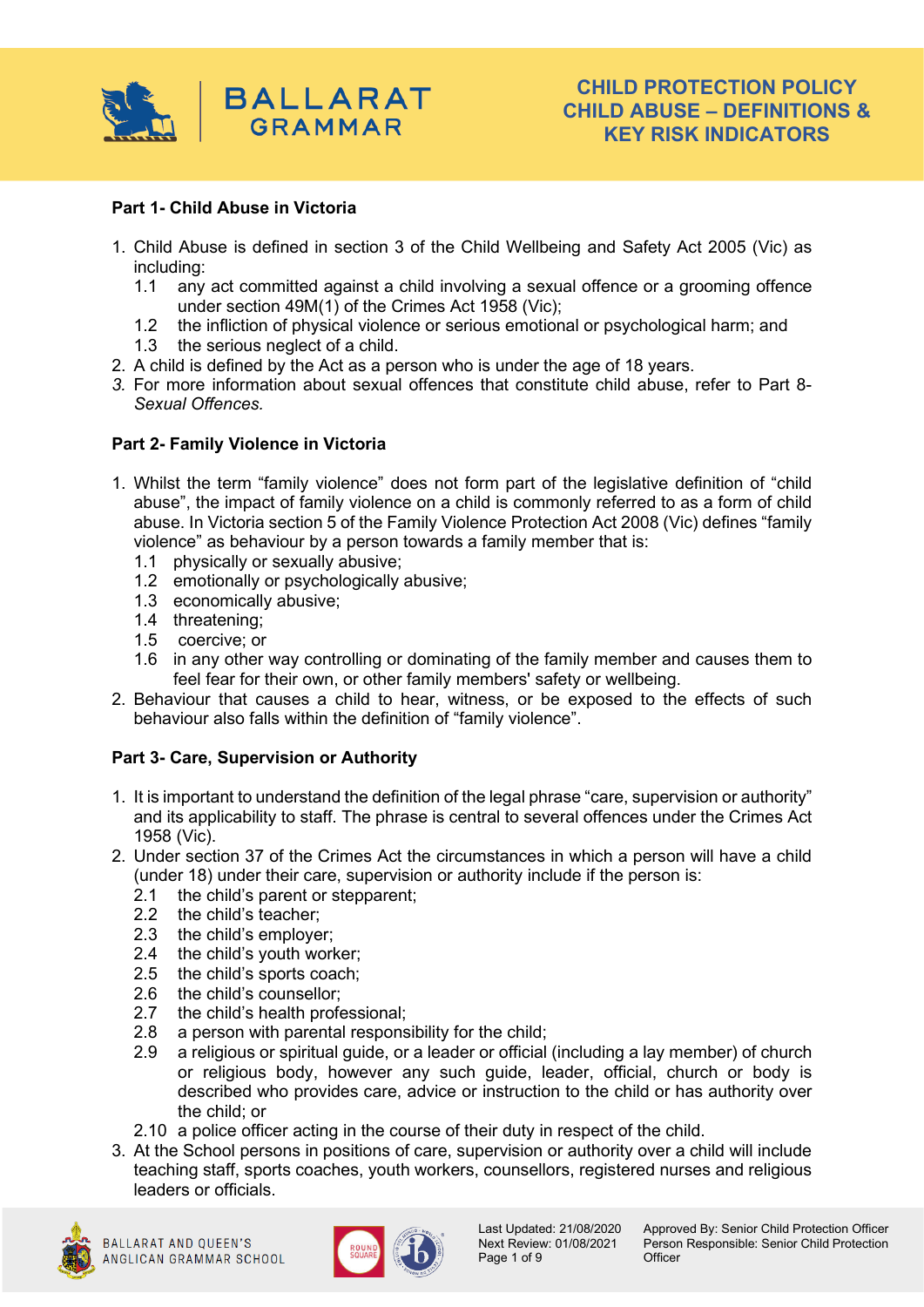

4. All members of the School community must be aware that if they engage in certain conduct in breach of this Program, their conduct may constitute a sexual offence under the Crimes Act. For those persons who have a child under their care, supervision or authority, additional offences may apply. Refer to our *Child Safe Code of Conduct* and *Staff and Student Professional Boundaries Policy***.**

# **Part 4- Direct Contact Volunteers**

- 1. Direct Contact Volunteers are volunteers who are involved in providing support, guidance and supervision directly to students and could potentially have direct contact with students during the normal course of providing the volunteer service.
- 2. The working with Children Act 2005 (Vic) defines '**direct contact**' as any contact between a person and a child (aged under 18) that involves:
	- 2.1 physical contact; or
	- 2.2 face to face contact; or
	- 2.3 contact by post or other written communication; or <br>2.4 contact by telephone or other oral communication:
	- 2.4 contact by telephone or other oral communication; or
	- 2.5 contact by email or other electronic communication.
- 3. Direct Contact Volunteers may have:
	- 3.1 limited supervision by School staff in their role;
	- 3.2 significant amounts of 1:1 time with students;
	- 3.3 supervisory responsibility for one or more students, such as in a sports' coaching role or learning support role.
- 4. Examples of Direct Contact Volunteer activities may include volunteers involved in School camps and excursions, coaching sporting teams, assisting in learning activities or administrative roles.

## **Part 5- Direct Contact Contractors**

- 1. Direct Contact Contractors are third party contactors who have direct contact with students during the normal course of their work or contractors who may be in a position to establish a relationship of trust. This also includes any contractors whom a school is legally required to screen.
- 2. The definition of 'direct contact' included under Direct Contact Volunteers applies to Direct Contact Contractors.
- 3. Examples of Direct Contact Contractor activities may include tutors, sports coaches and casual teachers.

#### **Part 6- Indirect Contact Contractors**

1. Indirect Contact Contractors are third party contractors who are not Direct Contact Contractors.

## **Part 7- Indirect Contact Volunteers**

- 1. Indirect Contact Volunteers are those volunteers who are involved in providing support and services whilst not directly assisting a specific group of students.
- 2. Examples of Indirect Contact Volunteer activities may include assisting with administrative functions.
- 3. Where the term "*Third Party Contractor*" is used, it captures both "*Direct Contact Contractor*" and "*Indirect Contact Contractors".*



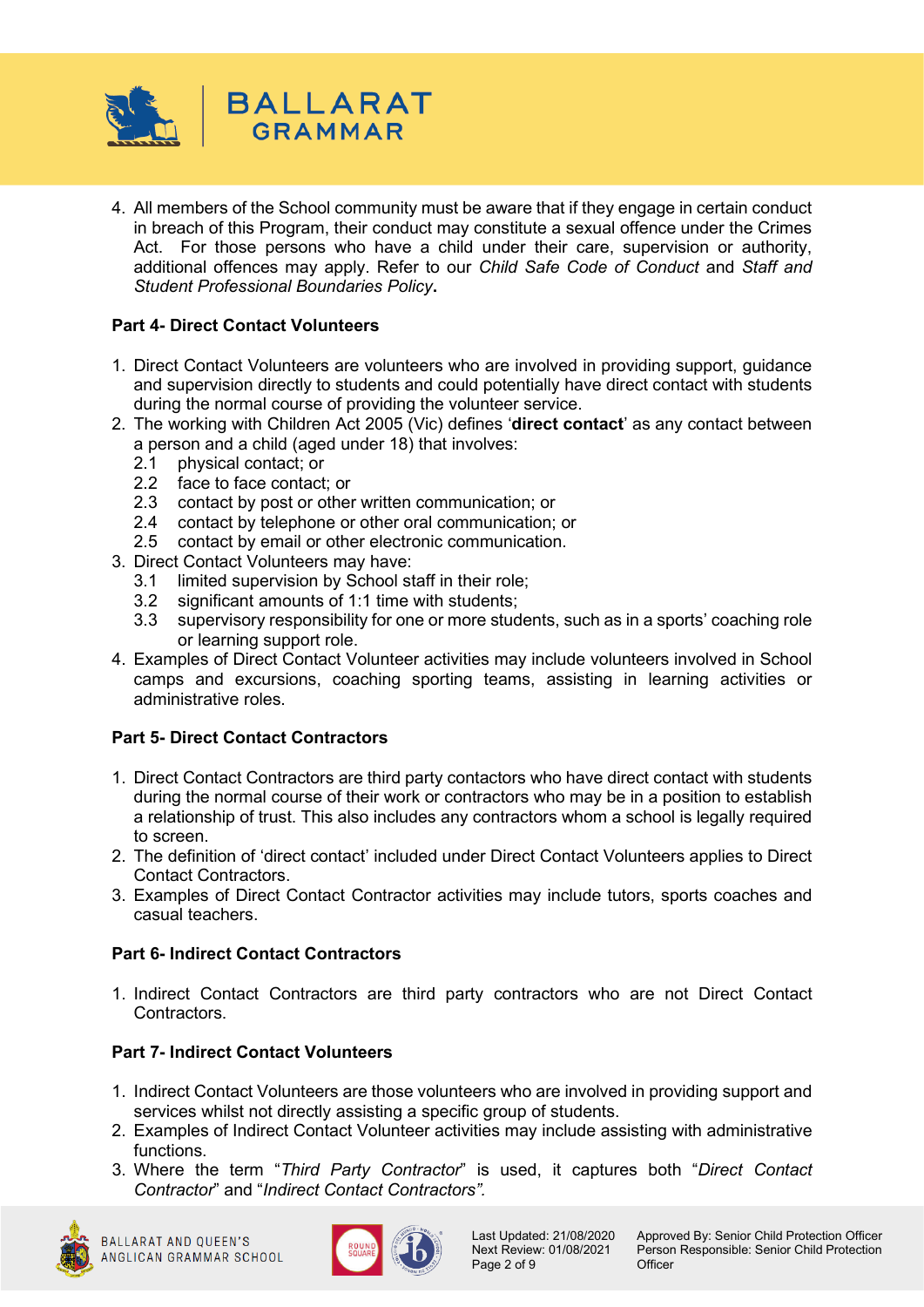

4. Where the term "*Volunteer*" is used, it captures both "*Direct Contact Volunteers*" and "*Indirect Contact Volunteers*".

## **Part 8- Sexual Offences**

- 1. A sexual offence occurs when a person involves a child in sexual activity, or deliberately puts the child in the presence of sexual behaviours that are exploitative or inappropriate to the child's age and development. Children may be bribed or threatened physically or psychologically to make them participate in the activity. Sexual offences are governed by the Crimes Act 1958 (Vic).
- 2. Sexual abuse can involve a wide range of sexual activity and may include fondling, masturbation, oral sex, penetration, voyeurism and exhibitionism. It can also include exploitation through pornography or prostitution.
- 3. This Program addresses in more detail certain sexual offences which involve behaviour that is intended to prepare or facilitate a child's involvement in sexual activity or conduct. These are grooming behaviour and the encouragement of a child to engage in, or be involved in, sexual activity. This is because the breadth of these offences and the nature of professional boundaries between School staff and students means that staff must be aware that certain behaviours will not only breach Staff and Student Professional Boundaries but may also amount to criminal offence.
- 4. Possible Physical Indicators that a Sexual Offence has occurred include:
	- 4.1 injury to the genital or rectal areas, such as bruising or bleeding;
	- 4.2 vaginal or anal bleeding or discharge;
	- 4.3 discomfort in urinating or defecating;
	- 4.4 presence of foreign bodies in the vagina and/or the rectum;
	- 4.5 inflammation or infection of the genital area;
	- 4.6 sexually transmitted diseases;<br>4.7 pregnancy, especially in yery
	- pregnancy, especially in very young adolescents;
	- 4.8 bruising and other injury to breasts, buttocks or thighs;
	- 4.9 anxiety related illnesses such as anorexia or bulimia; and
	- 4.10 frequent urinary tract infections.
- 5. Possible Behavioural Indicators that a Sexual Offence has occurred include:
	- 5.1 the student discloses sexual abuse;
	- 5.2 persistent and age-inappropriate sexual activity, including excessive masturbation, masturbation with objects, rubbing genitals against adults, playing games that act out a sexually abusive event;
	- 5.3 drawings or descriptions in stories that are sexually explicit and not age appropriate;
	- 5.4 a fear of home, a specific place, a particular adult, or excessive fear of men or of women;
	- 5.5 poor or deteriorating relationships with adults and peers;
	- 5.6 poor self-care/personal hygiene;
	- 5.7 regularly arriving early at school and leaving late;
	- 5.8 complaining of headaches, stomach pains or nausea without physiological basis;
	- 5.9 frequent rocking, sucking or biting;
	- 5.10 sleeping difficulties;
	- 5.11 reluctance to participate in physical or recreational activities;
	- 5.12 regressive behaviour, such as bedwetting or speech loss;
	- 5.13 the sudden accumulation of money or gifts;
	- 5.14 unplanned absences or running away from home;
	- 5.15 delinquent or aggressive behaviour;
	- 5.16 depression;





Page 3 of 9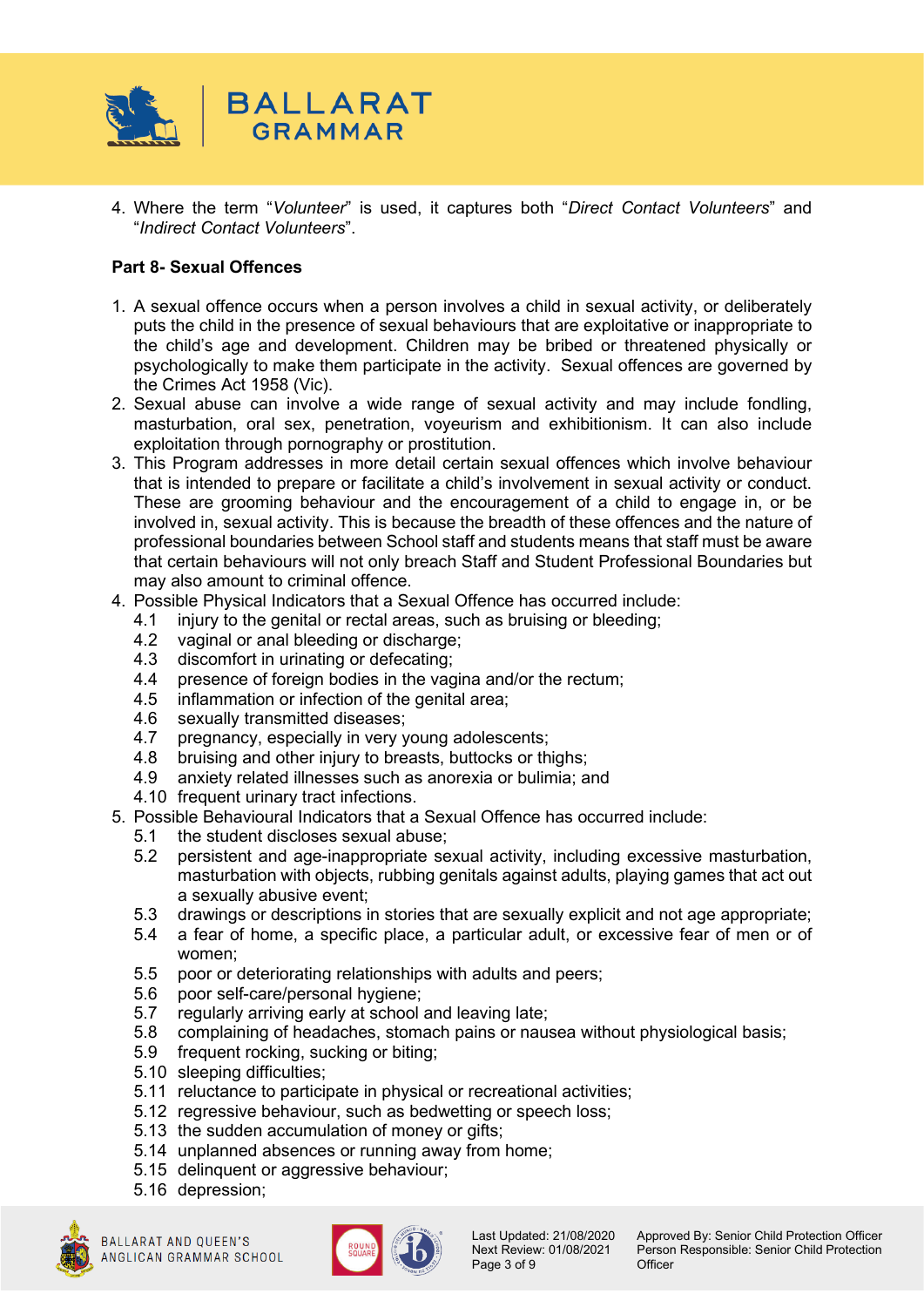

- 5.17 self-injurious behaviour, including drug/alcohol abuse, prostitution, self-mutilation, or attempted suicide;
- 5.18 the sudden decline in academic performance, poor memory and concentration;
- 5.19 wearing of provocative clothing, or layers of clothes to hide injuries; and
- 5.20 promiscuity.
- 6. Student Sexual Offending and Student-to-Student-Sexual Offending
	- 6.1 Unwanted sexual behaviour towards a student by a child 10 years or over can constitute a sexual offence and is referred to as student sexual offending. All incidents, suspicions and disclosures of student sexual offending must be responded to in accordance with the School's *Procedures for Responding to and Reporting Allegations of Child Abuse*.
	- 6.2 Where the students involved in such activities are aged over 12 years, and are not more than two (2) years apart in age, the Crimes Act 1958 (Vic) states that there may be an exception (Section 49U) or a defence (Section 49V) to the offence. However, it is best practice to follow the procedures set out in the School's *Procedures for Responding to and Reporting Allegations of Child Abuse* in all circumstances regardless of any possible exceptions.
- 7. Encouragement to Engage in Sexual Activity
	- 7.1 It is a criminal offence for an adult to encourage a child to engage in, or to be involved in, sexual activity where the adult seeks or gets sexual arousal or sexual gratification from the encouragement or the sexual activity. There are two "encouragement" offences in the Crimes Act 1958 (Vic):
		- 7.1.1 Section 49K: encouraging a child under the age of 16 to engage in, or be involved in, sexual activity; and
		- 7.1.2 section 49L: encouraging a child aged 16 or 17 under care, supervision or authority to engage in, or be involved in, sexual activity.
	- 7.2 A section 49K offence carries a maximum 10-year term of imprisonment. A section 49L offence carries a maximum five-year term of imprisonment.
	- 7.3 The Crimes Act 1958 (Vic) defines "encourage" to include suggest, request, urge and demand. Examples of encouragement include offering money or gifts or threatening harm. It can be done in person or by electronic communication. An example of conduct prohibited by these offences is an adult asking a child to watch inappropriate material. Conduct which occurred outside Victoria or while the child was outside Victoria can still constitute an offence.
	- 7.4 The encouragement offences cover conduct that is similar to grooming but are broader. Both the encouragement and grooming offences are 'preparatory' offences, but encouragement behaviour occurs at a later stage to grooming, or closer to the substantive sexual offence. The encouragement offence applies to sexual activity that would otherwise not be a criminal offence. For example, if a student was encouraged to watch inappropriate material in contravention of sections 49K or 49L, the act of watching is not a sexual offence, but the encouragement would amount to an offence.
	- 7.5 Note: *Both offences of grooming and encouragement to engage in sexual activity are sexual offences reportable under every adult's Obligation to Report a Sexual Offence.*
	- 7.6 Possible indicators of adult encouragement behaviour would include those that may indicate grooming however the pattern of behaviours would not be required. The encouragement would normally be more sexualised.





Page 4 of 9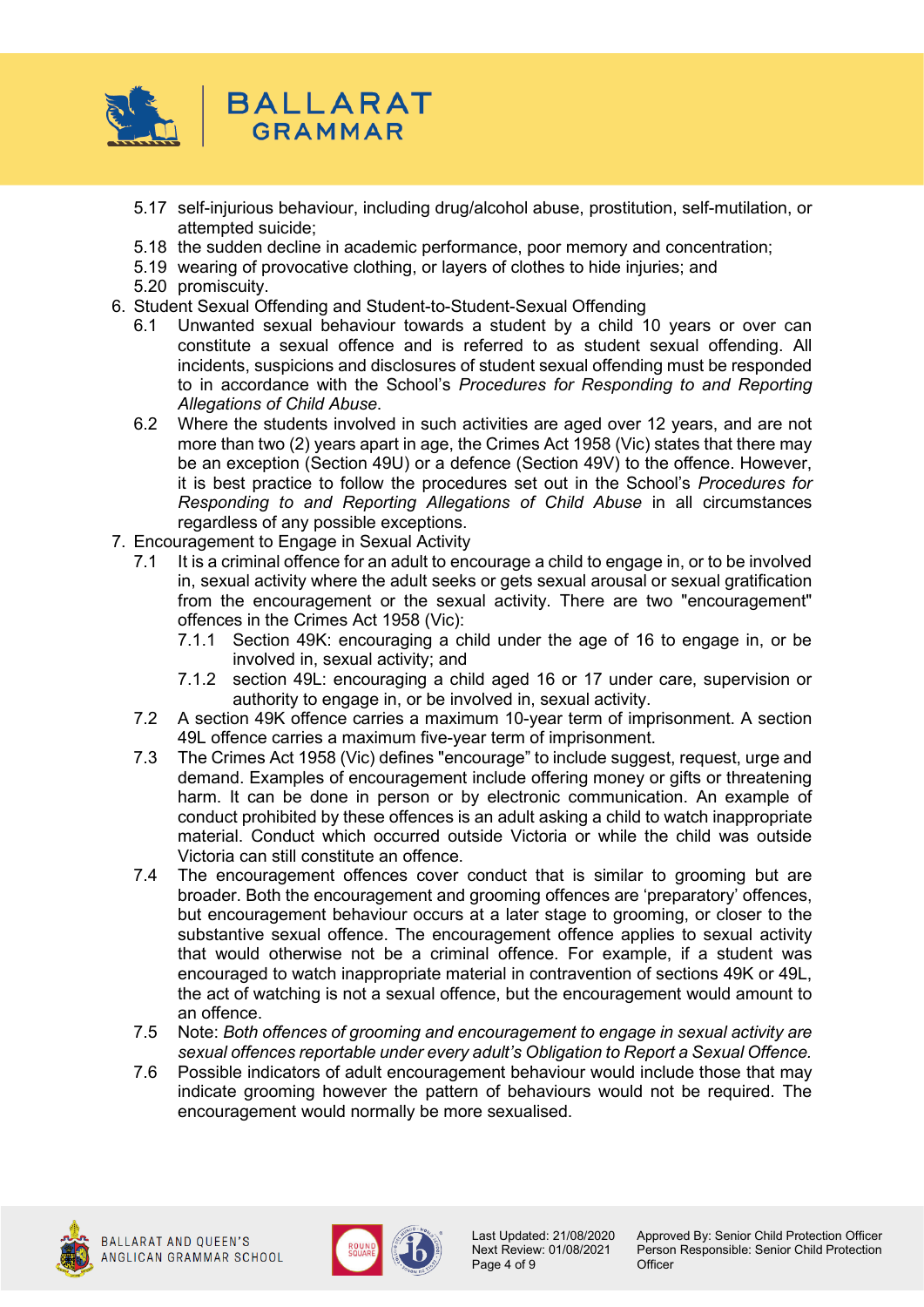

## **Part 9- Grooming**

- 1. Grooming is defined by the Royal Commission into Institutional Responses to Child Sexual Abuse as behaviours that manipulate and control a child, their family and other support networks, or institutions with the intent of gaining access to the child, obtaining the child's compliance, maintaining the child's silence and avoiding discovery of the sexual abuse.
- 2. Grooming by an adult for sexual conduct with a child under the age of 16, or with a person under the care, supervision or authority of the adult, is a crime under section 49M of the Crimes Act 1958 (Vic).
- 3. Grooming does not necessarily involve any sexual activity or even discussion of sexual activity. For example, it may only involve establishing a relationship with a child or a person who has care, supervision or authority for a child for the purpose of facilitating sexual activity at a later time. Conduct which occurred outside Victoria or while the child was outside Victoria can still constitute an offence.
- 4. Certain behaviours or acts will not in isolation constitute grooming behaviour. However, where there is a repeating pattern of indicative behaviour, or several incidents of indicative behaviour, it may constitute grooming behaviour.
- 5. Online Grooming
	- 5.1 The sexual offence of grooming under section 49M includes online grooming which occurs when an adult (18 years or over) uses electronic means to communicate with a child under the age of 16 in a predatory fashion to try and lower the child's inhibitions, or heighten their curiosity regarding sexual behaviour or activity, with the aim of eventually meeting them in person for the purposes of sexual activity. This can include communications through social media, online chat rooms, sexting or emails.
- 6. Possible Indicators of Grooming Behaviour in Adults include:
	- 6.1 persuading a child or group of children that they have a special relationship;
	- 6.2 asking a child to keep the relationship to themselves;<br>6.3 inappropriately allowing a child to overstep the rules:
	- 6.3 inappropriately allowing a child to overstep the rules;<br>6.4 testing boundaries, for example by undressing in fron
	- testing boundaries, for example by undressing in front of a child;
	- 6.5 manoeuvring to get or insisting on uninterrupted time alone with a student;
	- 6.6 buying a student gifts;
	- 6.7 insisting on physical affection such as hugging, wrestling or tickling even when the student clearly does not want it;
	- 6.8 being overly interested in the sexual development of a student;
	- 6.9 taking a lot of photos of a student;
	- 6.10 engaging in inappropriate or excessive physical contact with a student;
	- 6.11 sharing alcohol or drugs with a student;
	- 6.12 making inappropriate comments about a student's appearance or excessive flattery;
	- 6.13 using inappropriate pet names;
	- 6.14 making jokes or innuendo of a sexual nature;
	- 6.15 making obscene gestures or using obscene language;
	- 6.16 sending correspondence of a personal nature via any medium;
	- 6.17 inviting, allowing, or encouraging students to attend a staff member's home without parental/carer permission;
	- 6.18 entering change rooms or toilets occupied by students when supervision is not required or appropriate;
	- 6.19 communicating with a child's parent/step-parent, legal guardian, teacher, religious official or spiritual leader with the intention of facilitating the child's involvement in sexual conduct;
	- 6.20 inappropriately extending a relationship outside of work; and





Page 5 of 9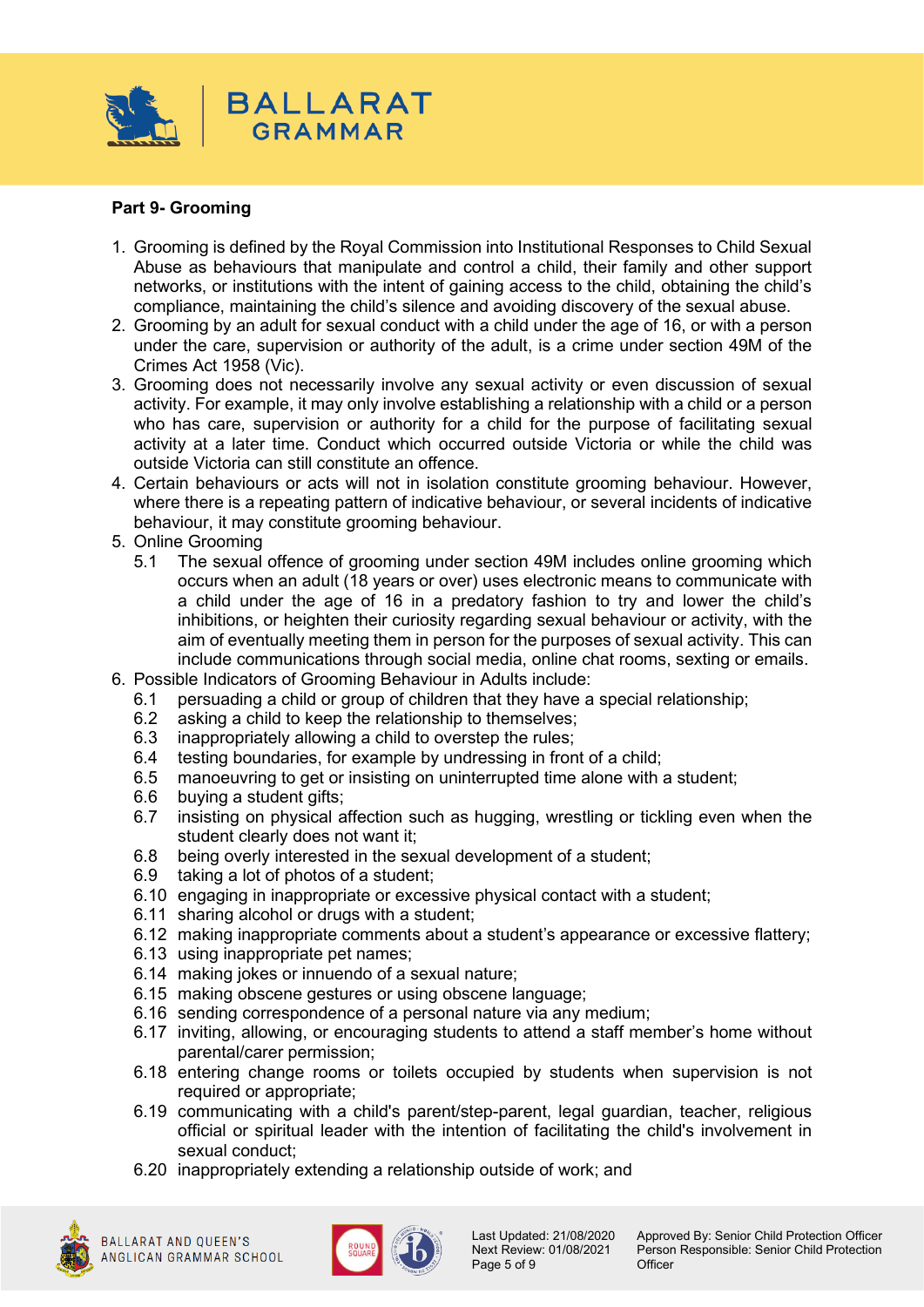

- 6.21 photographing, audio recording, or filming students via any medium without authorisation or having parental consent to do so.
- 7. Indicators that a Child may be subject to Grooming include:
	- 7.1 developing an unusually close relationship with an adult;<br>7.2 displaving significant mood changes, including hype
	- 7.2 displaying significant mood changes, including hyperactive, sensitive, hostile, aggressive, impatient, resentful, anxious, withdrawn or depressed behaviour;
	- 7.3 using 'street' or different language they learned from a new or older 'friend';
	- 7.4 having new jewellery, clothing, expensive items or large amounts of money that were gifts from a new or older 'friend';
	- 7.5 using a new mobile phone excessively to make calls, videos or send text messages to a new or older 'friend';
	- 7.6 being excessively secretive about their use of social media or online communications;<br>7.7 frequently staving out late or overnight with a new or older 'friend':
	- frequently staying out late or overnight with a new or older 'friend':
	- 7.8 being dishonest about where they have been or who they were with
	- 7.9 drug and alcohol use; and
	- 7.10 being picked up in a car by a new or older 'friend' from home or school or 'down the street'.
- 8. Indicators that a Child may be subject to Online Grooming include:
	- 8.1 discovery of pornography on their computer or device;
	- 8.2 receiving or making calls to unrecognised numbers;
	- 8.3 increasing or excessive amount of time spent online;
	- 8.4 increased secrecy in what they are doing online and efforts to try and hide what they are doing online; and
	- 8.5 evidence of people on their 'friends' list that are unknown and they have never met them offline.
- 9. What is Not Grooming?
	- 9.1 Not all physical contact between a student and a staff member or any person engaged by the School to provide services to children, including a Volunteer, will be inappropriate and/or an indicator of possible grooming behaviour.
	- 9.2 The following contact with students is not grooming behaviour:
		- 9.2.1 administration of first aid;
		- 9.2.2 supporting students who have hurt themselves;
		- 9.2.3 non-intrusive gestures to comfort a student who is experiencing grief, loss or distress, such as a hand on the upper arm or upper back; and
		- 9.2.4 non-intrusive touching i.e. shaking a student's hand or a pat on the back to congratulate a student.

## **Part 10- Physical Violence**

- 1. Physical violence occurs when a child (under 18) suffers or is likely to suffer significant harm from a non-accidental injury or injuries inflicted by another person. Physical violence can be inflicted in many ways including beating, shaking, burning or using weapons (such as belts and paddles).
- 2. Physical abuse does not mean reasonable discipline, though it may result from excessive or inappropriate discipline.
- 3. Possible Physical Indicators of Physical Violence include:
	- 3.1 unexplained bruises;
	- 3.2 bruises or welts on facial areas and other areas of the body, including back, bottom, legs, arms or inner thighs;
	- 3.3 any bruises or welts in unusual configurations, or those that look like the object used to make the injury, for example, fingerprints, handprints, buckles, iron or teeth;



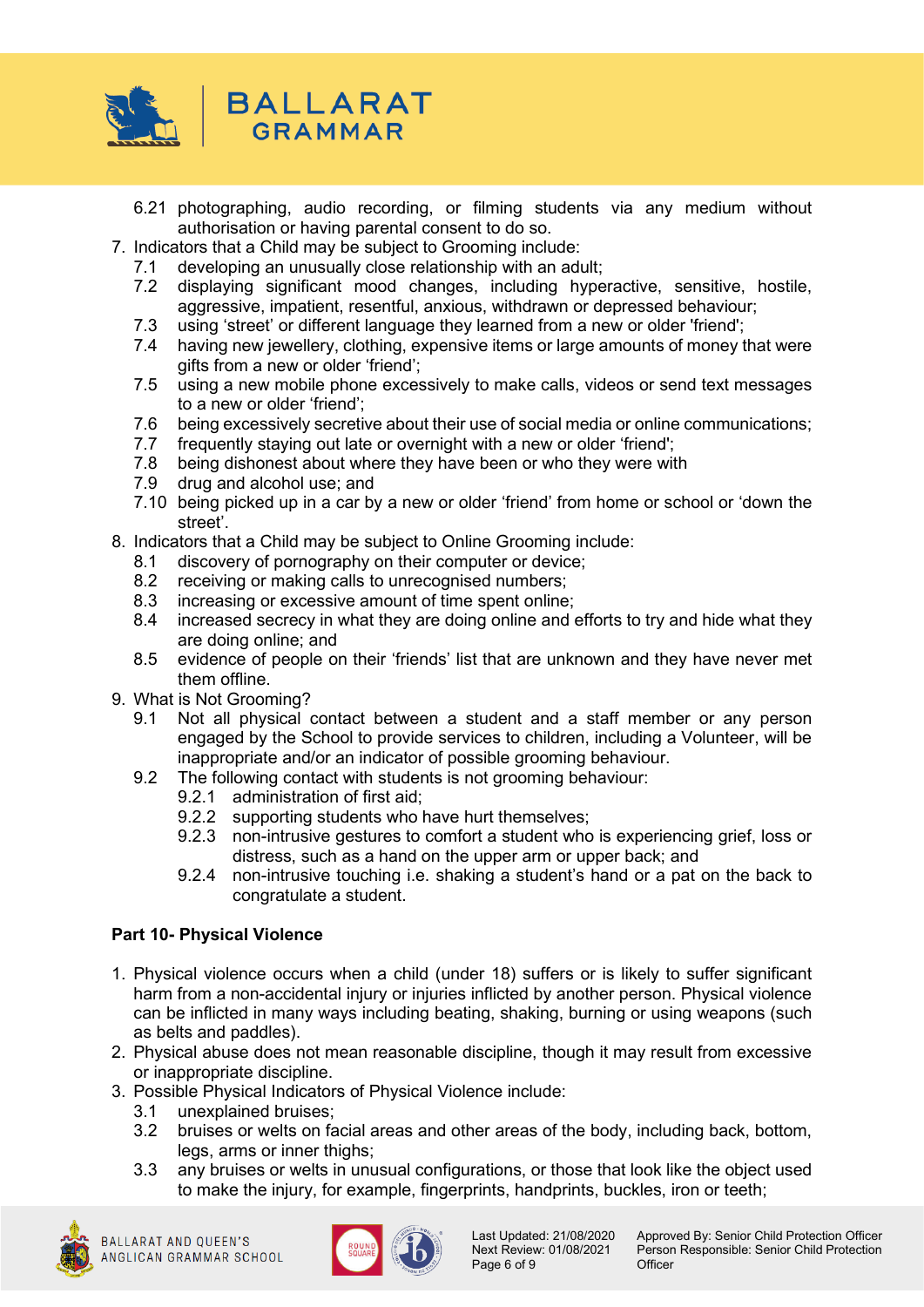

- 3.4 burns that show the shape of the object used to make them, such as an iron, grill, cigarette, or burns from boiling water, oil or flames;
- 3.5 fractures of the skull, jaw, nose or limbs, especially those not consistent with the explanation offered or with the type of injury probable/possible at the child's age and development;
- 3.6 cuts and grazes to the mouth, lips, gums, eye area, ears or external genitalia;
- 3.7 human bite marks;
- 3.8 bald patches where hair has been pulled out; and
- 3.9 multiple injuries, old and new.
- 4. Possible Behavioural Indicators of Physical Violence include:
	- 4.1 inconsistent or unlikely explanation for an injury;
	- 4.2 inability to remember the cause of an injury;<br>4.3 fear of specific people:
	- fear of specific people:
	- 4.4 wearing clothes unsuitable for weather conditions (such as long-sleeved tops) to hide injuries;
	- 4.5 wariness or fear of a parent/carer and reluctance to go home;
	- 4.6 no reaction or little emotion displayed when hurt;<br>4.7 little or no fear when threatened;
	- little or no fear when threatened;
	- 4.8 habitual absences from school without explanations (the parent/carer may be keeping the child away until signs of injury have disappeared);
	- 4.9 overly compliant, shy, withdrawn, passive and uncommunicative;
	- 4.10 fearfulness when other children cry or shout;
	- 4.11 unusually nervous or hyperactive, aggressive, disruptive and destructive to self and/or others;
	- 4.12 excessively friendly with strangers;
	- 4.13 regressive behaviour, such as bed wetting or soiling;
	- 4.14 poor sleeping patterns, fear of dark, nightmares;
	- 4.15 sadness and frequent crying;
	- 4.16 drug or alcohol misuse;
	- 4.17 poor memory and concentration;
	- 4.18 suicide attempts; and
	- 4.19 academic problems.

## **Part 11- Serious Emotional or Psychological Harm**

- 1. Serious emotional or psychological abuse may occur when a child (under 18) is repeatedly rejected, isolated or frightened by threats or the witnessing of family violence. It also includes hostility, derogatory name-calling and put-downs, or persistent coldness from a person, to the extent where the behaviour of the child is disturbed or their emotional development is at serious risk of being impaired. Serious emotional or psychological harm could also result from conduct that exploits a child without necessarily being criminal, such as encouraging a child to engage in inappropriate or risky behaviours.
- 2. Psychological or emotional abuse may occur with or without other forms of abuse.
- 3. Possible Physical Indicators of Serious Emotional or Psychological Harm include:
	- 3.1 speech disorders;
	- 3.2 delays in emotional, mental or even physical development; and
	- 3.3 physical signs of self-harming.
- 4. Possible Behavioural Indicators of Serious Emotional or Psychological Harm include:
	- 4.1 exhibiting low self-esteem;<br>4.2 exhibiting high anxiety;
	- exhibiting high anxiety;
	- 4.3 overly compliant, passive or undemanding behaviour;





Page 7 of 9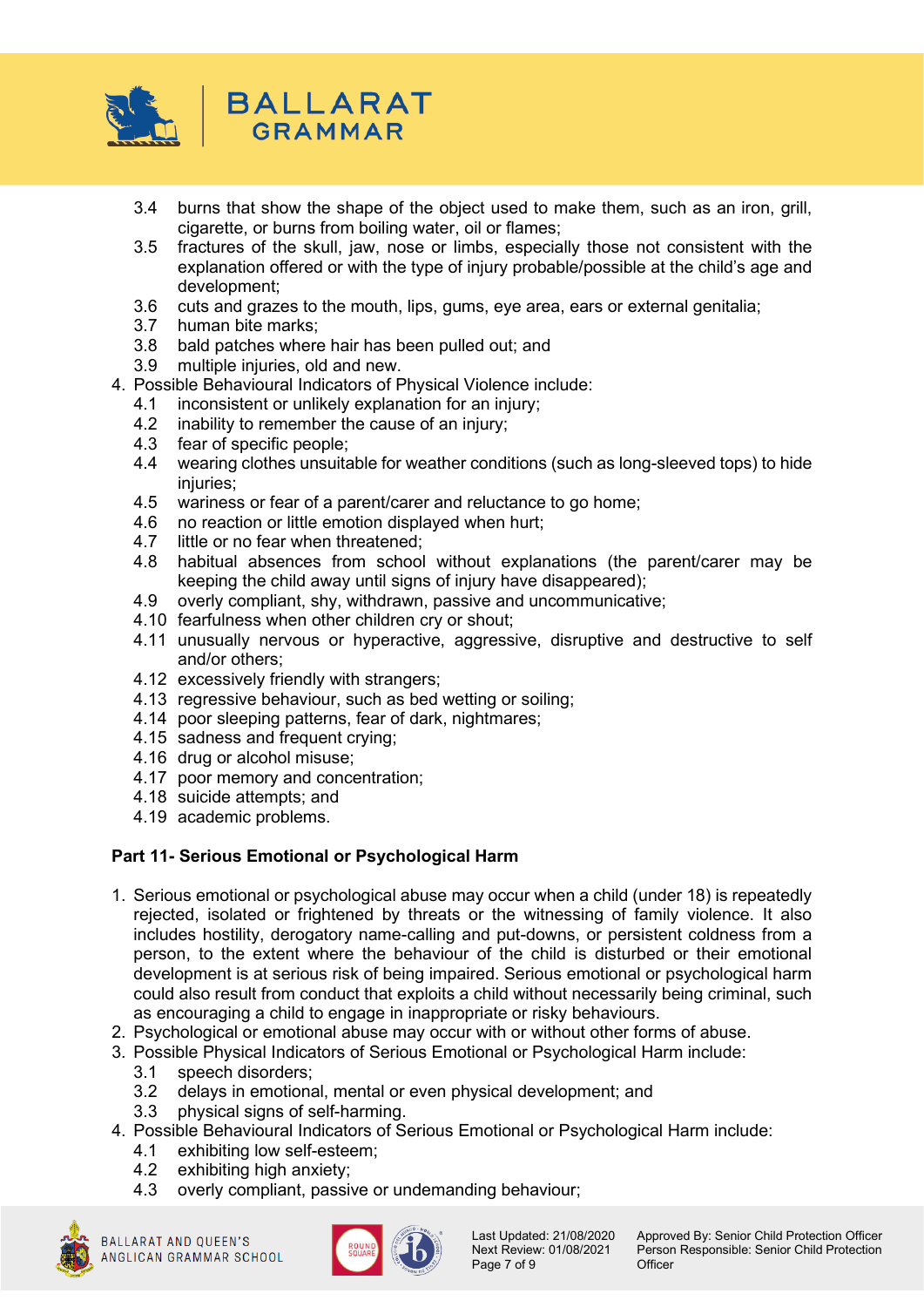

- 4.4 extremely demanding, aggressive, or attention-seeking behaviour;
- 4.5 anti-social, destructive behaviour;
- 4.6 low tolerance or frustration;
- 4.7 unexplained mood swings;
- 4.8 self-harming;
- behaviours that are not age appropriate, for example, overly adult (parenting of other children), or overly infantile (thumb sucking, rocking, wetting or soiling);
- 4.10 fear of failure, overly high standards and excessive neatness;
- 4.11 depression, or suicidal thoughts;
- 4.12 running away;
- 4.13 violent drawings or writing; and
- 4.14 contact with other students forbidden.

#### **Part 12- Serious Neglect**

- 1. Serious neglect is the continued failure to provide a child (under 18) with the basic necessities of life, such as food, clothing, shelter, hygiene, medical attention or adequate supervision, to the extent that the child's health, safety and/or development is, or is likely to be, jeopardised. Serious neglect can also occur if an adult fails to adequately ensure the safety of a child where the child is exposed to extremely dangerous or life-threatening situations.
- 2. Possible Physical Indicators of Serious Neglect include:
	- 2.1 consistently dirty and unwashed;
	- 2.2 consistently inappropriately dressed for weather conditions;
	- 2.3 consistently without adequate supervision and at risk of injury or harm;
	- 2.4 consistently hungry, tired and listless, falling asleep in class, or malnourished;
	-
	- 2.5 unattended health problems and lack of routine medical care;<br>2.6 inadequate shelter and unsafe or unsanitary conditions: inadequate shelter and unsafe or unsanitary conditions;
	- 2.7 abandonment by parents; and
	- 2.8 poor hygiene.
- 3. Possible Behavioural Indicators of Serious Neglect include:
	- 3.1 begging or stealing food;
	- 3.2 gorging when food is available;
	- 3.3 inability to eat when extremely hungry;
	- 3.4 alienated from peers, withdrawn, listless, pale, and thin;
	- 3.5 aggressive behaviour;
	- 3.6 delinquent acts, for example, vandalism, drug or alcohol abuse;
	- 3.7 little positive interaction with parent/carer;
	- 3.8 appearing miserable or irritable;
	- 3.9 poor socialising habits;
	- 3.10 poor evidence of bonding, or little stranger anxiety;
	- 3.11 indiscriminate with affection;
	- 3.12 poor, irregular or non-attendance at school or kindergarten/child care;
	- 3.13 staying at school for longer hours;
	- 3.14 self-destructive;
	- 3.15 dropping out of school;
	- 3.16 taking on an adult role of caring for a parent;
	- 3.17 misusing alcohol or drugs; and
	- 3.18 academic issues.